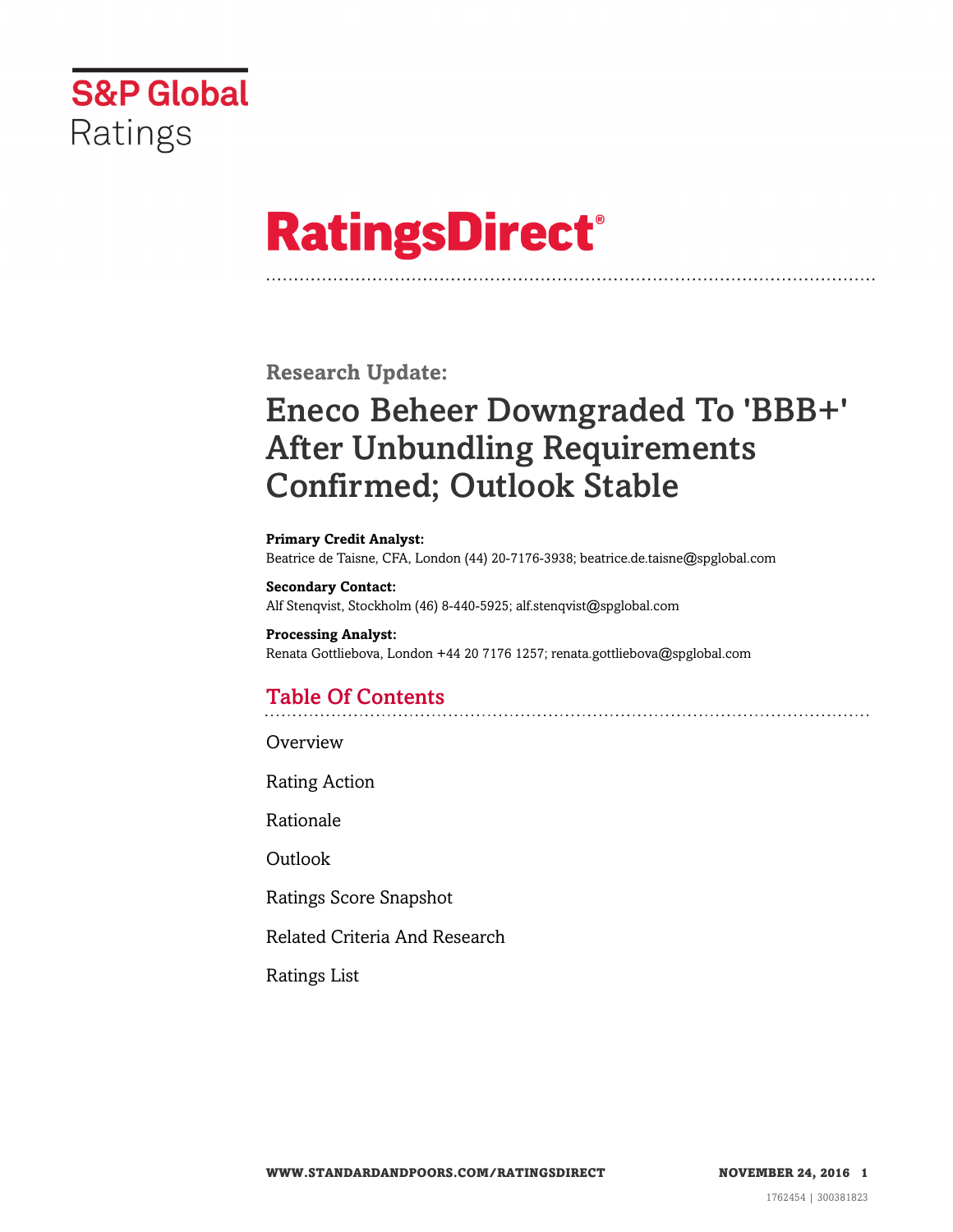### **Research Update:**

# Eneco Beheer Downgraded To 'BBB+' After Unbundling Requirements Confirmed; Outlook Stable

### <span id="page-1-0"></span>**Overview**

- On Nov. 1, 2016, the Court of Amsterdam confirmed the requirement for Dutch multi-utility Eneco Holding N.V. (Eneco) to unbundle by January 2017.
- Eneco has announced that it plans to implement unbundling by spinning-off its non-network activities to N.V. Eneco Beheer (Beheer), while leaving Stedin Netbeheer B.V. in charge of regulated networks.
- We are therefore resolving the CreditWatch negative and assessing Beheer as if the unbundling had already happened, as we cannot see a scenario where it would not.
- We understand that the new group will be significantly less leveraged than Eneco pre unbundling, however, Beheer's business risk will be weaker as it will not benefit from any regulated activities. As a result, we are lowering the rating on Beheer to 'BBB+' from 'A-'.
- <span id="page-1-1"></span>• The stable outlook reflects the financial headroom and liquidity we expect the company to have post unbundling.

### Rating Action

On Nov. 24, 2016, S&P Global Ratings lowered its long-term corporate credit rating on Eneco Beheer N.V. (Beheer) to 'BBB+' from 'A-'. At the same time, we affirmed our 'A-2' short-term rating. The outlook is stable.

### <span id="page-1-2"></span>Rationale

The downgrade follows the confirmation by the Court of Amsterdam that the company must unbundle its regulated network from the rest of its activities by Jan. 31, 2017. As previously disclosed by the company, Eneco Holding (Eneco) and Stedin Netbeheer B.V. will hold the network activities and Beheer will operate the non-network businesses, including mainly power generation and supply and energy services.

Beheer's activities will consist of renewable energy (about 47% contribution to its approximately  $€400$  million EBITDA); supply (around 22%) district heating business (approximately 16%); and gas fired generation (around 12%). We currently view the European power market conditions as very challenging. We believe, however, that Beheer's business risk will be supported by its strong portfolio of renewable energy in supportive jurisdictions, as well as district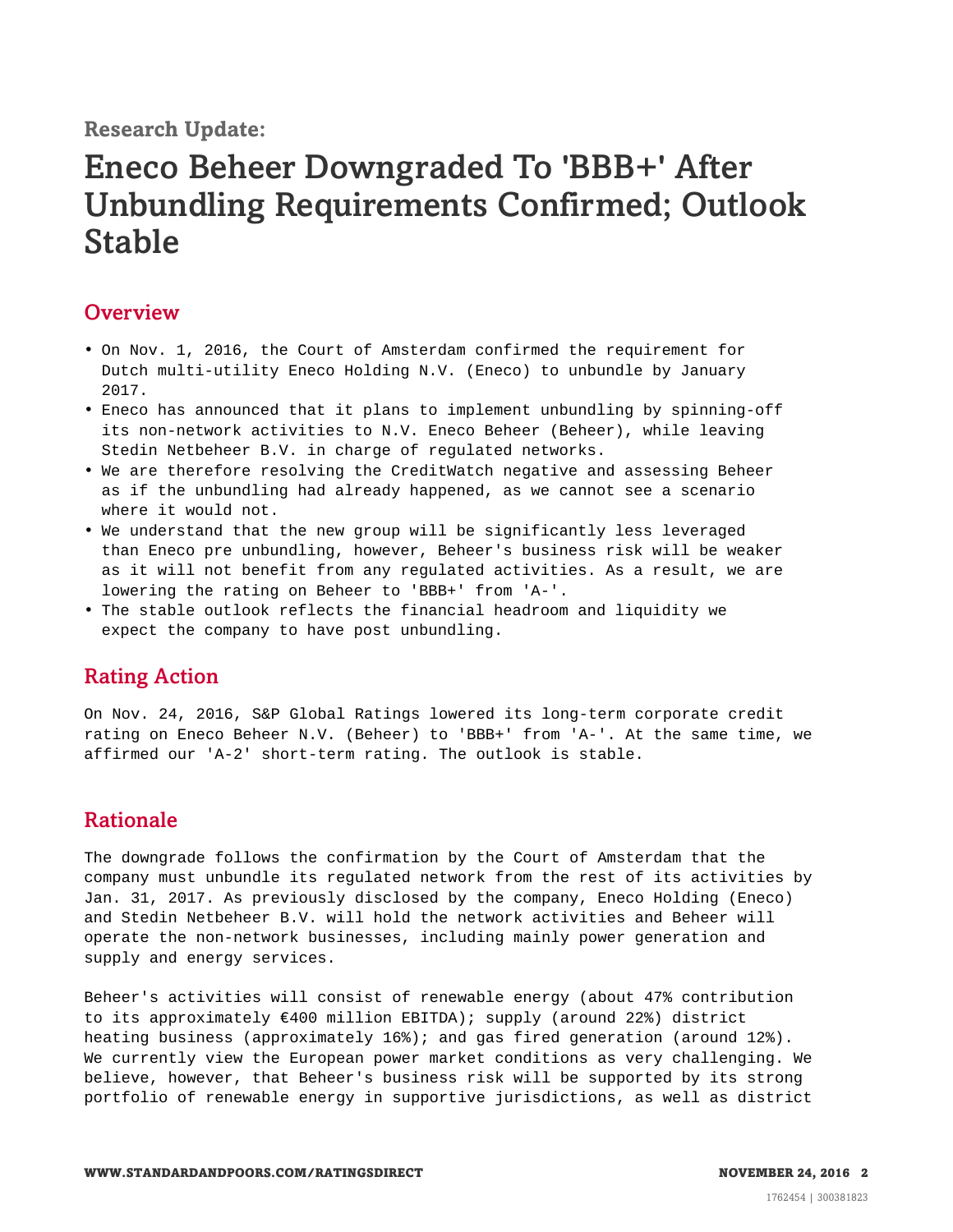heating and cooling activities that together contribute to a majority of the EBITDA contribution. We also understand that the company's hedging strategy in its generation activity prevents excessive cash flow volatility. In addition, we have seen a relatively low churn rate in Eneco's retail activity and we expect the company to maintain its market share. This compensates, to some extent, for the continuous competitive pressure in its supply and energy service activities and the group's limited size compared with European peers.

We anticipate that Beheer should be able to maintain a modest financial risk profile based on a funds from operations (FFO)-to-debt ratio of above 50%, which would be commensurate with a 'BBB+' rating.

We have also revised our assessment of the likelihood of government support for Beheer to low from moderate, although the ownership structure will remain unchanged.

In accordance with our criteria for government-related entities, our view of a low likelihood of timely and sufficient extraordinary support is based on our assessment of Beheer's:

- Limited importance, given that its activities could be performed by a private company; and
- Limited link with the owners given the dispersed ownership structure. Eneco's owners are the municipalities of Rotterdam (31.7%), The Hague (16.5%), Dordrecht (9.1%), and 52 other small local authorities, each with less than 4% ownership.

In our base case, we assume:

- Sustainable EBITDA contribution from wind and heating and cooling divisions.
- Increased wind capacity supports cash flow generation, subject to their respective regulatory regimes.
- Sustained contribution from the heating and cooling division.
- Reduced contribution from gas-fired generation.
- Sustained contribution from supply activities.

Based on these assumptions, we arrive at the following credit measures:

- FFO to debt above 50% on a sustainable basis.
- Strongly negative operating cash flow after capex.

#### **Liquidity**

The short-term corporate credit rating is 'A-2'. We assess Beheer's liquidity position as adequate, reflecting our view that the company will put in place an adequate financing arrangement post unbundling, in particular ample credit facilities.

Post unbundling, we understand that Beheer will have access to at least a  $€500$ million facility maturing in October 2018 and a  $\epsilon$ 300 million bridge facility maturing in August 2017, which, together with FFO of about €320 million-€360 million, should finance capex of about €440 million-€450 million annually and limited short-term debt maturities.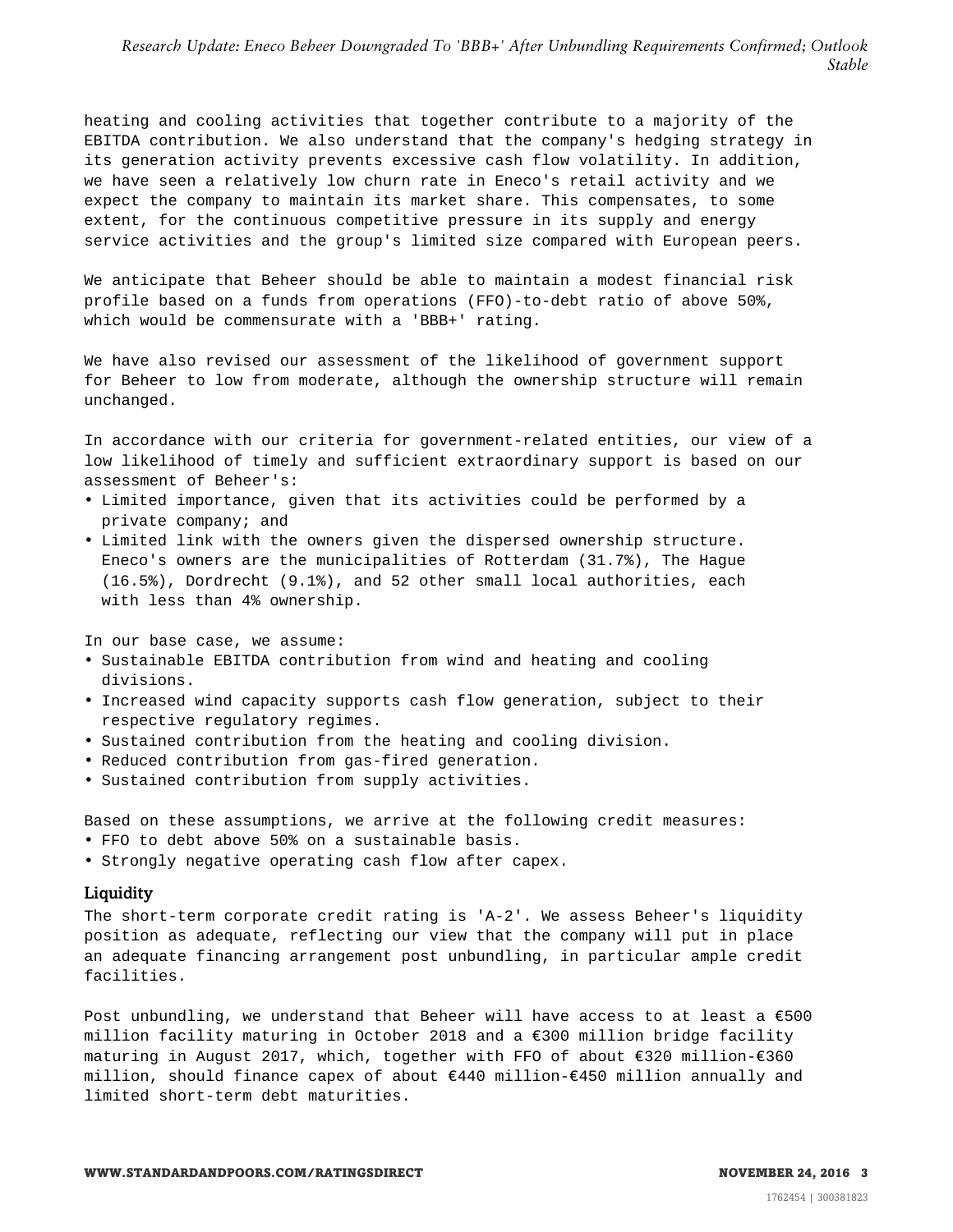Pre unbundling, on a consolidated basis, we anticipate the following principal liquidity sources over the next 12 months:

- Access to cash and cash equivalents of approximately €239 million as of June 30, 2016;
- Access to €1.25 billion in an undrawn committed credit facility expiring in October 2018; and
- FFO of about €700 million according to our base-case scenario.

We anticipate the following principal liquidity uses over the same period:

- Capex of about €700 million annually;
- Repayment of short-term debt of approximately €225 million until the second quarter of 2018; and
- <span id="page-3-0"></span>• Shareholder distributions of 50% of net income.

#### **Outlook**

The stable outlook on Beheer reflects the financial headroom we expect the company to have post unbundling. We understand that the company will embark on a significant capex program to increase the size of its renewable fleet and maintain its heating networks while generating stable cash flow from other existing activities. The current rating assumes that Beheer will maintain FFO to debt above 50%, on average, while generating significantly negative free operating cash flows but maintaining prudent hedging strategy, therefore reducing cash flow volatility.

#### Downside scenario

The rating could come under pressure if the company struggled to maintain FFO to debt above 50% on a sustainable basis. We could also lower the rating if our assessment of Beheer's business risk profile became more unfavorable, for example if the heating and cooling networks failed to deliver stable cash flows; if the output of the wind fleet was much lower than currently anticipated, for example due to operational issues; or if the company lost significant market share in its retail activities.

#### Upside scenario

Upside is currently limited for Beheer as it will depend on the execution of the current strategy, which will not be delivered before 2019. We could consider an upgrade if ratios improved clearly such that we expected FFO to debt to rise well above 60% on a sustained basis and the company was still able to invest in its asset base.

## <span id="page-3-1"></span>Ratings Score Snapshot

Corporate Credit Rating: BBB+/Stable/A-2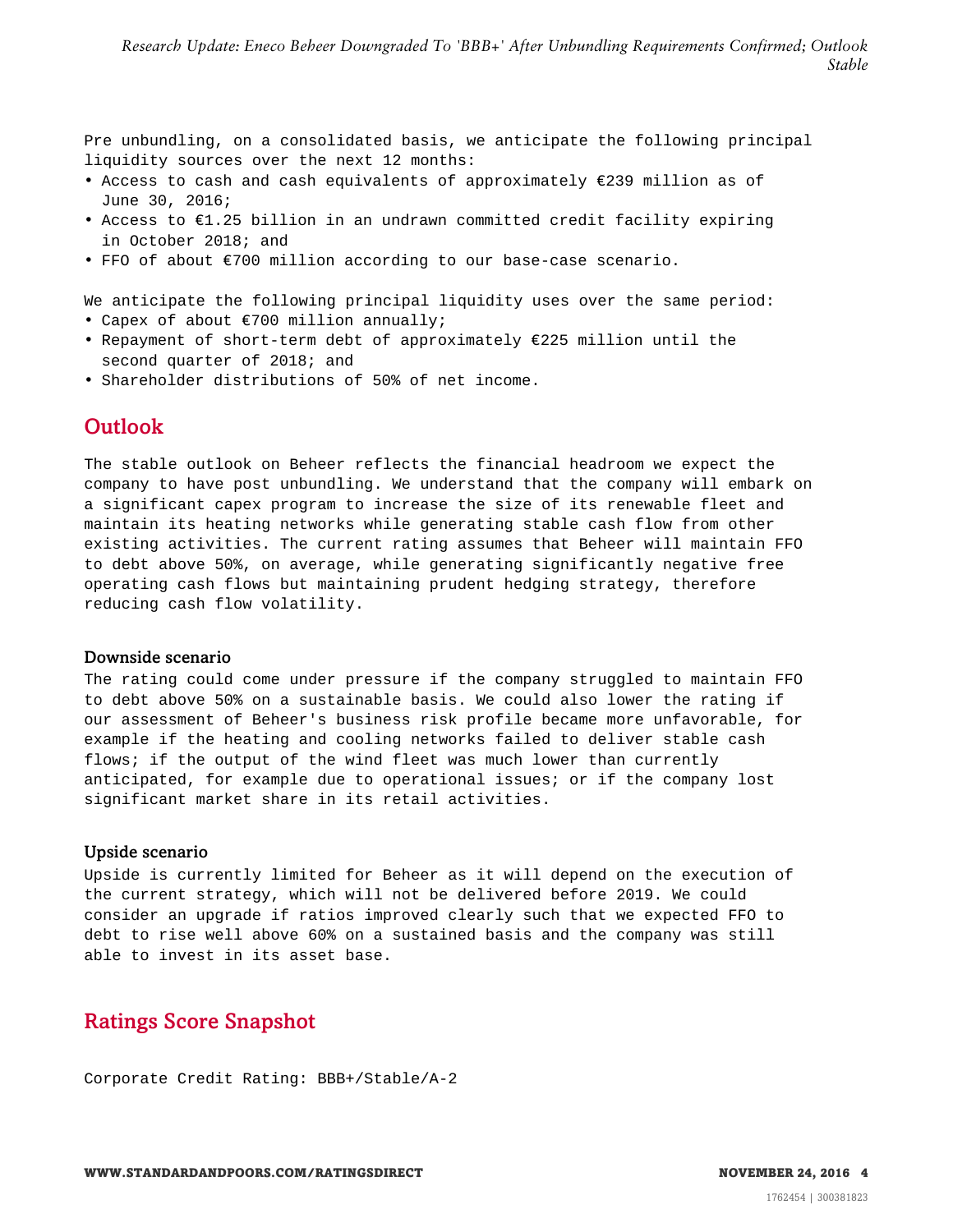Business risk: Satisfactory

- Country risk: Very Low
- Industry risk: Moderately High risk
- Competitive position: Satisfactory

Financial risk: Modest

• Cash flow/Leverage: Modest

Anchor: bbb+

Modifiers

- Diversification/Portfolio effect: Neutral
- Capital structure: Neutral
- Liquidity: Adequate
- Financial policy: Neutral
- Management and governance: Satisfactory
- Comparable rating analysis: Neutral

Stand-alone credit profile: bbb+

- Sovereign rating: NR (local municipalities)
- Likelihood of government support: Low

<span id="page-4-0"></span>NR--Not rated.

# Related Criteria And Research

#### Related Criteria

- General Criteria: Group Rating Methodology November 19, 2013
- Criteria Corporates General: Methodology And Assumptions: Liquidity Descriptors For Global Corporate Issuers - December 16, 2014
- Criteria Corporates Industrials: Key Credit Factors For The Unregulated Power And Gas Industry - March 28, 2014
- Criteria Corporates General: Corporate Methodology: Ratios And Adjustments - November 19, 2013
- General Criteria: Methodology: Industry Risk November 19, 2013
- Criteria Corporates General: Corporate Methodology November 19, 2013
- General Criteria: Methodology For Linking Short-Term And Long-Term Ratings For Corporate, Insurance, And Sovereign Issuers - May 07, 2013
- General Criteria: Methodology: Management And Governance Credit Factors For Corporate Entities And Insurers - November 13, 2012
- General Criteria: Rating Government-Related Entities: Methodology And Assumptions - March 25, 2015
- General Criteria: Country Risk Assessment Methodology And Assumptions November 19, 2013
- General Criteria: Use Of CreditWatch And Outlooks September 14, 2009
- General Criteria: Stand-Alone Credit Profiles: One Component Of A Rating - October 01, 2010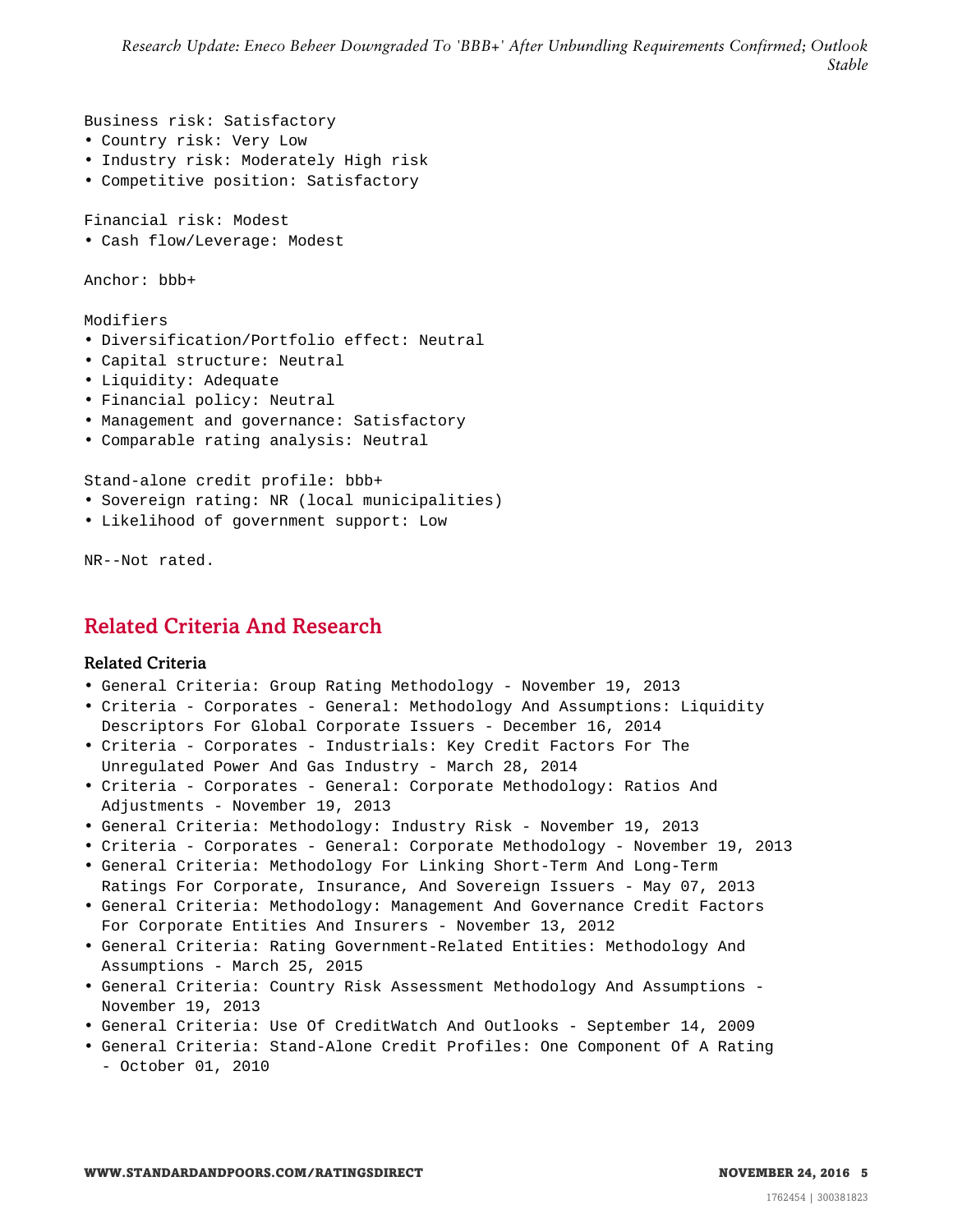#### Related Research

- Research Update: Eneco Beheer Rating On Watch Negative; Eneco Holding Rating Affirmed After Further Disclosure On Likely Unbundling Plans, Sept. 20, 2016
- Research Update: Netherlands-Based Delta And Eneco Ratings Affirmed After Dutch Regulator's Announcement About Potential Unbundling Dates, Dec. 17, 2015

# <span id="page-5-0"></span>Ratings List

Downgraded; Removed From CreditWatch

|                   |                         | To              | From             |
|-------------------|-------------------------|-----------------|------------------|
| N.V. Eneco Beheer |                         |                 |                  |
|                   | Corporate Credit Rating | BBB+/Stable/A-2 | A-/Watch Neg/A-2 |

#### **Additional Contact:**

Industrial Ratings Europe; Corporate\_Admin\_London@spglobal.com

Certain terms used in this report, particularly certain adjectives used to express our view on rating relevant factors, have specific meanings ascribed to them in our criteria, and should therefore be read in conjunction with such criteria. Please see Ratings Criteria at www.standardandpoors.com for further information. Complete ratings information is available to subscribers of RatingsDirect at www.globalcreditportal.com and at spcapitaliq.com. All ratings affected by this rating action can be found on the S&P Global Ratings' public website at www.standardandpoors.com. Use the Ratings search box located in the left column. Alternatively, call one of the following S&P Global Ratings numbers: Client Support Europe (44) 20-7176-7176; London Press Office (44) 20-7176-3605; Paris (33) 1-4420-6708; Frankfurt (49) 69-33-999-225; Stockholm (46) 8-440-5914; or Moscow 7 (495) 783-4009.